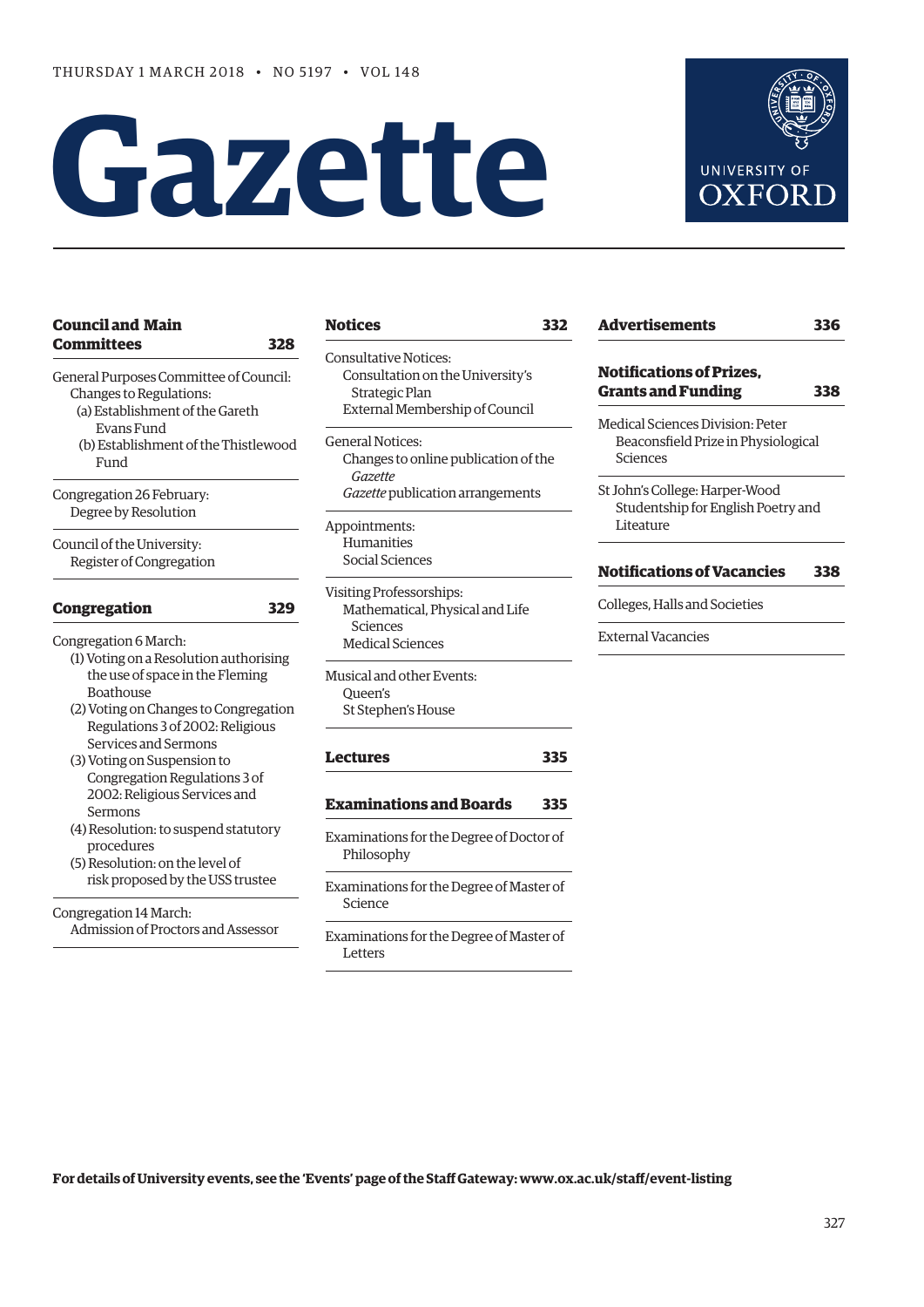## <span id="page-1-0"></span>Council and Main Committees

#### **General Purposes Committee of Council**

#### **Changes to Regulations**

The General Purposes Committee of Council has made the following changes in regulations to come into effect on **16 March**.

#### **(a) Establishment of the Gareth Evans Fund**

#### *Explanatory Note*

These regulations establish the Gareth Evans Fund to be used toward the costs of an annual lecture in Philosophy, to be known as the Gareth Evans Lecture.

#### *Text of Regulations*

In Council Regulations 25 of 2002, concerning Trusts, insert new §128 as follows, and renumber existing §128 onwards by plus one:

#### '**§128.** *Gareth Evans Fund*

1. The University receives with gratitude a gift from the Gareth Evans Memorial Trust to be held as expendable endowment on the trusts declared in this regulation. Further money or property may be paid or transferred to the University as either expendable or permanent endowment to be held on the same trusts. The assets so held will be known as the Gareth Evans Fund ("the Fund").

2. The University shall retain as permanent endowment those of the assets in the Fund (if any) which are contributed on the express understanding that they are to be treated as permanent endowment ("the Permanent Endowment").

3. The University shall (a) apply the income of the Permanent Endowment (if any); and (b) apply the income and, in its discretion, the capital of the remainder of the Fund towards the costs of an annual lecture in Philosophy, to be known as the Gareth Evans Lecture. Such costs may include, without limitation, the costs of the speaker's honorarium, travel and accommodation costs, and the cost of hospitality associated with the lecture.

4. In the event that there is surplus income available in any given year after the main object of the Fund set out at regulation

3 has been met, the University may in its discretion apply such surpluses to all or any of the following purposes (the order of which is not intended to indicate an order of preference): running a conference or workshop associated with the Gareth Evans Lecture; providing a prize for the best BPhil or DPhil thesis submitted within the University's Faculty of Philosophy in a given year; and/or awarding a full or partial graduate scholarship to a student within the Faculty of Philosophy (in which case such scholarship will bear the name of Gareth Evans).

5. The administration of the Fund, and the application of its income, shall be the responsibility of the Board of the Faculty of Philosophy, which in its discretion may delegate such administration to a management board.

6. The University may in its absolute discretion in the period ending 21 years from the date of this regulation, instead of applying the income of the Fund in any year, accumulate all or any part of such income by investing it, and holding it as part of the capital of the Fund. The University may apply the whole or any part of such accumulated income in any subsequent year as if it were income of the Fund arising in the then current year.

7. The University shall have power to pay out of the capital or the income of the Fund all costs of and incidental to the creation of the Fund and the management and administration of the Fund.

8. The University may exercise any of its corporate powers in the management and administration of the Fund in so far as those powers are not inconsistent with these regulations.

9. Regulations 1–11 shall be deemed to be Trust Regulations under the provisions of Part D of Statute XVI.

10. Subject to regulation 11, Council may amend, repeal or add to these regulations in accordance with Part D of Statute XVI, but no amendment is valid if it would cause the Fund to:

(1) cease to be exclusively charitable according to the law of England and Wales; or

(2) be outside the objects of the University.

11. Any amendment to regulation 3 is an amendment to the main objects of the Fund for the purposes of Part D of Statute XVI and must be approved both by Congregation of the University and subsequently by Her Majesty in Council.'

#### **(b) Establishment of the Thistlewood Fund**

#### *Explanatory Note*

These regulations establish the Thistlewood Fund, following receipt of £450,548 as a legacy from the late John Arthur Thistlewood, to be used toward research in the field of malignant disease within the Nuffield Department of Medicine.

#### *Text of Regulations*

In Council Regulations 25 of 2002, concerning Trusts, insert new §342 as follows, and renumber existing §342 onwards by plus one:

#### '**§342.** *Thistlewood Fund*

1. The University receives with gratitude the legacy of the late John Arthur Thistlewood to be held as expendable endowment on the trusts declared in this regulation. Further money or property may be paid or transferred to the University as either expendable or permanent endowment to be held on the same trusts. The assets so held will be known as the Thistlewood Fund ("the Fund").

2. The University shall retain as permanent endowment those of the assets in the Fund (if any) which are contributed on the express understanding that they are to be treated as permanent endowment ("the Permanent Endowment").

3. The University shall (a) apply the income of the Permanent Endowment (if any); and (b) apply the income and, in its discretion, the capital of the remainder of the Fund, toward research in the field of malignant disease within the Nuffield Department of Medicine ("NDM") or its successors.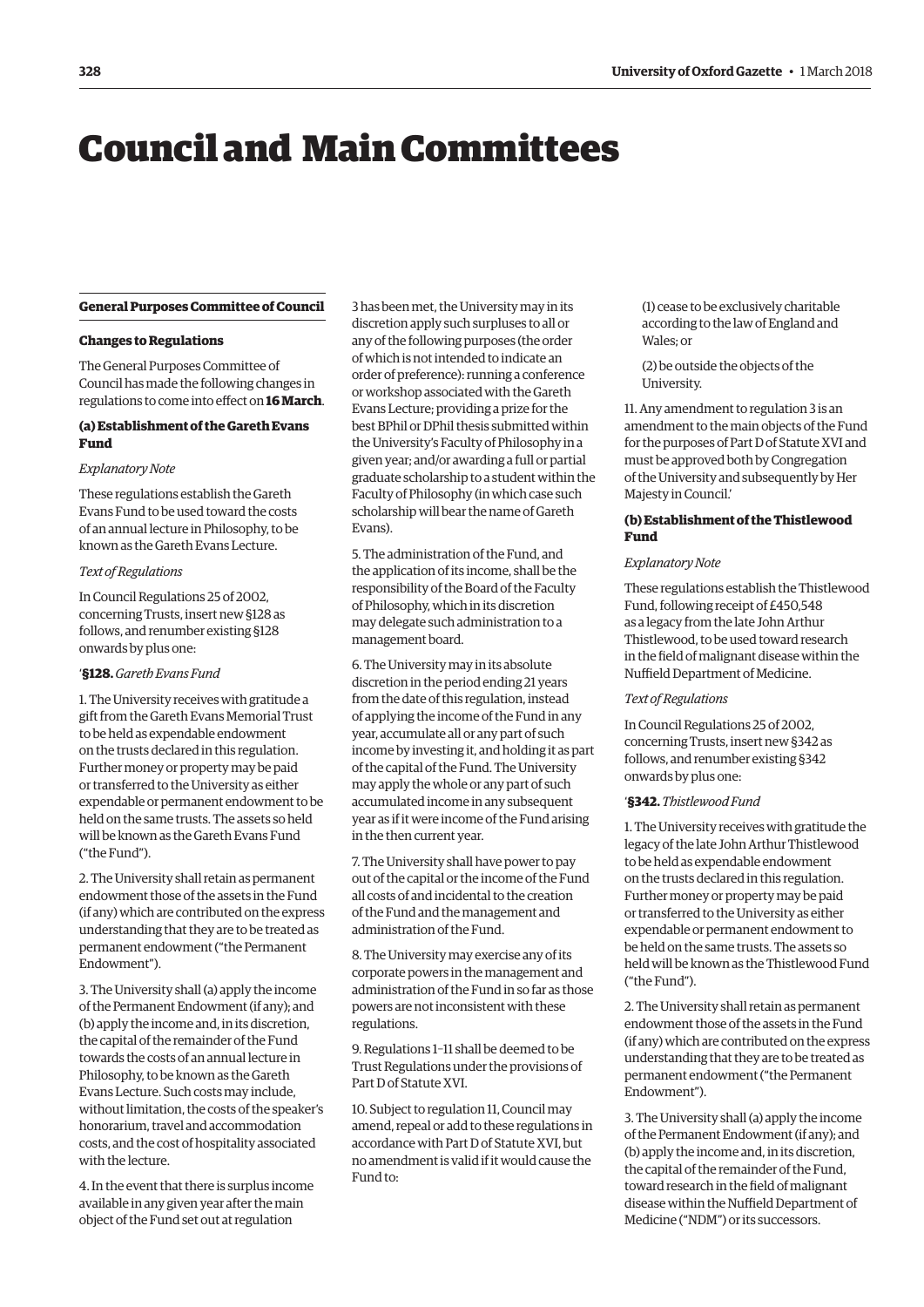## Congregation

<span id="page-2-0"></span>4. The administration of the Fund, and the application of its income, shall be the responsibility of a management board consisting of the Head of Department, the Deputy Head of Department and the Associate Head of Department of NDM.

5. The University may in its absolute discretion in the period ending 21 years from the date of this regulation, instead of applying the income of the Fund in any year, accumulate all or any part of such income by investing it, and holding it as part of the capital of the Fund. The University may apply the whole or any part of such accumulated income in any subsequent year as if it were income of the Fund arising in the then current year.

6. The University shall have power to pay out of the capital or the income of the Fund all costs of and incidental to the creation of the Fund, and the management and administration of the Fund.

7. The University may exercise any of its corporate powers in the management and administration of the Fund in so far as those powers are not inconsistent with these regulations.

8. Regulations 1–10 shall be deemed to be Trust Regulations under the provisions of Part D of Statute XVI.

9. Subject to regulation 10, Council may amend, repeal or add to these regulations in accordance with Part D of Statute XVI, but no amendment is valid if it would cause the Fund to:

(1) cease to be exclusively charitable according to the law of England and Wales; or

(2) be outside the objects of the University.

10. Any amendment to regulation 3 is an amendment to the main objects of the Fund for the purposes of Part D of Statute XVI and must be approved both by Congregation of the University and subsequently by Her Majesty in Council.'

**Congregation** 26 February

#### **Degree by Resolution Degree by Resolution**

*This content has been removed as it contains personal information protected under the Data Protection Act.*

#### **Council of the University**

#### **Register of Congregation**

The Vice-Chancellor reports that the following names have been added to the Register of Congregation:

Hodgson, M, University Development **Office** Ng, K S, Department of Engineering Science Phillips, T M, Green Templeton Satsangi, J, Worcester Wong, G R, Faculty of Clinical Medicine

#### **Congregation** 6 March

No notice of opposition or request for adjournment having been received, the Chair will accordingly declare the resolution at (1) and the changes and the suspension to Congregation Regulations at (2) and (3) below carried at the meeting.

#### **(1) Voting on a Resolution authorising the use of space in the Fleming Boathouse**

(For explanatory note and text of the resolution, see *Gazette* [No 5195, 15 February](http://www.ox.ac.uk/gazette/2017-2018/15february2018-no5195/congregation/#cong2)  2018, p311.)

#### **(2) Voting on Changes to Congregation Regulations 3 of 2002: Religious Services and Sermons**

(For explanatory note and text of regulations, see *Gazette* [No 5195, 15 February](http://www.ox.ac.uk/gazette/2017-2018/15february2018-no5195/congregation/#cong3)  2018, p311.)

#### **(3) Voting on Suspension to Congregation Regulations 3 of 2002: Religious Services and Sermons**

(For explanatory note and text of the [suspended regulations, see](http://www.ox.ac.uk/gazette/2017-2018/15february2018-no5195/congregation/#cong4) *Gazette* No 5195, 15 February 2018, p312.)

#### **(4) Resolution: to suspend statutory procedures**

The following text has been received from the signatories to the resolution as listed below:

#### *Text of Resolution*

Resolution regarding the motion to discuss the University's stated position on the level of risk (level of reliance being placed on the employer covenant) proposed by the USS trustee.

This Resolution requests the suspension of statutory procedures 3.11, that 'Notice of a resolution proposed by twenty or more members, signed by all the members concerned, shall be delivered to the Registrar not later than noon on the twentysecond day before any stated meeting of Congregation at which they propose to move it.' And of regulation 3.12, that 'Subject to the provisions of regulation 3.3 above and of regulation 3.13 below, notice of a resolution shall be published in the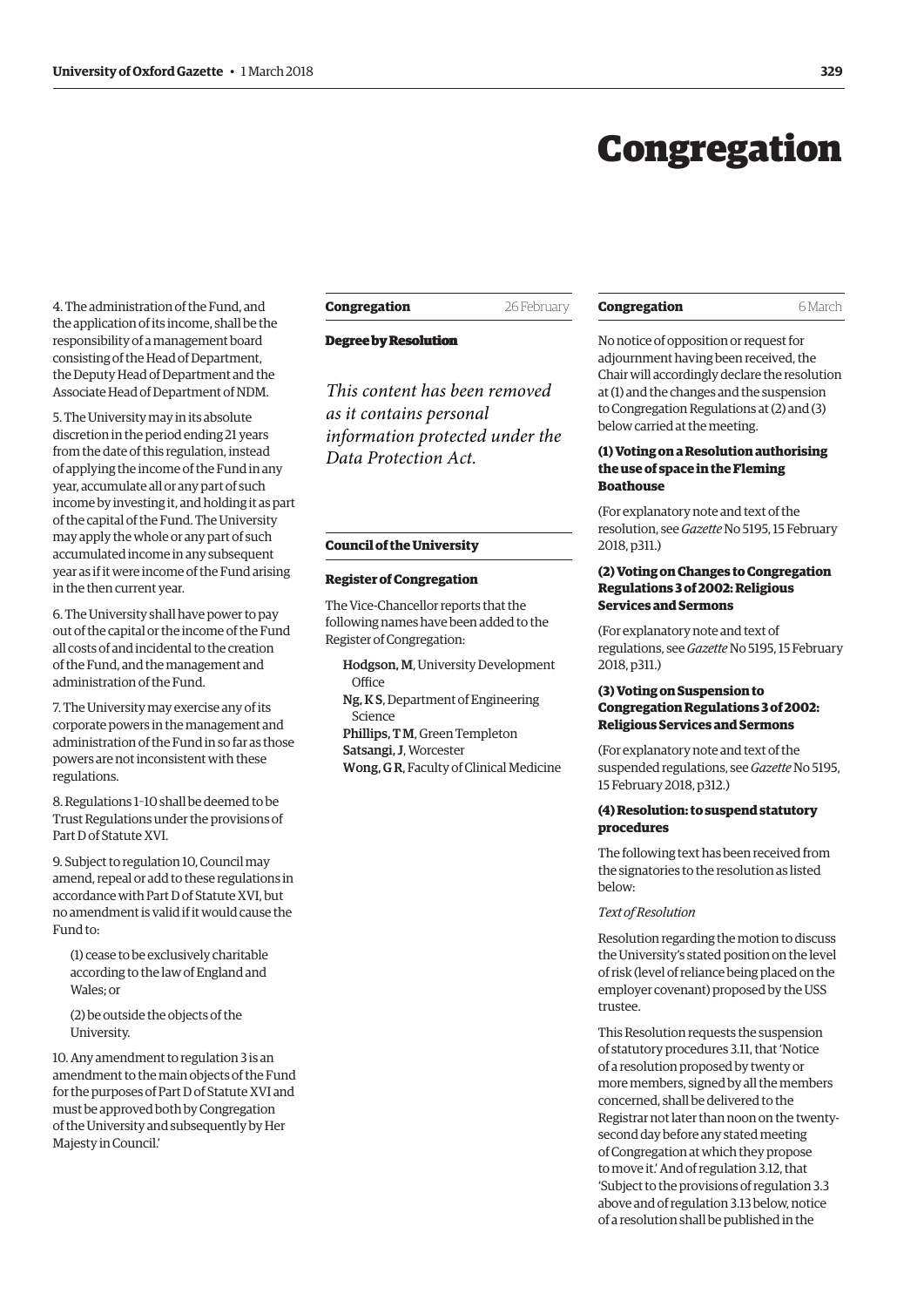*University Gazette* not less than nineteen days before the meeting of Congregation at which it is to be moved.'

The alternative Procedure to be followed is:

A) That the Vice-Chancellor waive the twenty-two day notice, before stated meeting of Congregation of 8th week, to accept notice of proposed resolution on receipt of the signatures at 5pm, Friday 16th February (eighteen days before the stated meeting of Congregation meeting); and allowing the resolution on the USS pensions risk be moved at 8th week Congregation, that is 6th March 2018. That the Vice-Chancellor waive the nineteen day notice of publication of the resolution in *Gazette*.

B) If the suspension of relevant regulations above needs the formal approval of Congregation, then, the request for the suspension and the motion be published in the *Gazette* of 7th week HT, 2018, and both moved at the stated meeting of Congregation of 8th week, on March 6th.

The reasons for this request for suspension is to allow the discussion of the position of Oxford University on the USS pension changes, which is a matter of great urgency and concern to members of Congregation. The reasons for demanding this suspension are:

1) it was only after the deadline that we learned through the media of the University's role in the USS pension changes, so it was not physically possible to ask for this discussion within the normal time limits, we did not have this information 22 days ago. 2) there was a lack of consultation, democratic deliberation, and due diligence, especially given a matter of such momentous significance for all members of the University 3) we wish to change the University's position 4) we want to know how this happened so discussion is needed in order to obtain more information; 5) we note the high cost of industrial action on students, faculty, and staff, and the particular role it is said Oxford has played in dismantling the existing national pension arrangements, through not accepting the risk asked of it by the pension USS. 6) given the matter is of such urgency, it is clear that we should be allowed to discuss this in full term, when more people are likely to be able to attend.

#### *Proposed by*:

Adrian Kelly, Balliol Kate Tunstall, Worcester Karma Nabulsi, St Edmund Hall Stuart White, Jesus Felix I Parra Diaz, Worcester Laura M Rival, Linacre Gordon Barrett, History Catherine Scutt, Bodleian Nick Millea, Bodleian David Baker, IT Services Margaret Watson, Bodleian Inge Daniels, St Cross Elizabeth Ewart, Linacre Patricia Thornton, Merton Ken Mayhew, Pembroke Sudhir Hazareesingh, Balliol James McDougall, Trinity Gina Neff, Christ Church Mohamed-Salah Omri, St John's Simon Park, St Anne's Sophie Smith, University College Amia Srinivasan, All Souls Nicola Trott, Balliol Peter Hill, Christ Church Christine Marsden, NDPH Sam Wolfe, St Catherine's Nicholas Halmi, University College Hannah Theaker, Oriental Studies Julia Bray, St John's Matthew Reynolds, St Anne's Emily Flashman, Chemistry Luke Treadwell, Oriental Institute Katherine Ibbett, Trinity Sir Richard Peto, Green Templeton James Brown, RDM Cardiovascular Medicine Alexander Schekochihin, Merton Pamela Stanworth, IT Henryk Glogowski, IT Kathryn Wenczek, IT Adam Marshall, IT Anna Brown, NDPH Cancer Epidemiology **Unit** Francesca Galligan, Bodleian Alan Coates, Bodleian Michael Webb, Bodleian Nick Hearn, Bodleian Ben Bollig, St Catherine's Lucy McCann, Bodleian Jessica Goodman, St Catherine's Scot Peterson, Balliol Walter Armbrust, St Antony's Robin Evans, Statistics Vincent Gillespie, English Language and Literature Thomas Sinclair, Philosophy Thomas Simpson, Blavatnik School of Government Martin Williams, Blavatnik School of Government Jas Elsner, Corpus Christi John Gregg, Magdalen Katherine Lebow, Christ Church Christopher Garland, Pharmacology Cathryn Costello, International

Development

Nick Stargardt, Magdalen Michael Whitworth, English Language and Literature Thomas Elston, Blavatnik School of Government Matthew Bevis, English Language and Literature C J Lintott, New College David Russell, Christ Church Neville Harnew, St Anne's Gonzalo Rodriguez-Pereyra, Oriel Charlie Louth, Queen's Rosalind Ballaster, Mansfield Marion Turner, Jesus E A Anderson, Jesus Rory Collins, St John's Katrin Kohl, Jesus Caroline Warman, Jesus Robert Gildea, Worcester Josephine van Zeber, Worcester

#### **(5) Resolution: on the level of risk proposed by the USS trustee**

The following text has been received from the signatories to the resolution as listed below:

#### *Text of Resolution*

Regarding the University's stated position on the level of risk (level of reliance being placed on the employer covenant) proposed by the USS trustee.

1. Congregation instructs the Vice Chancellor to change Oxford's answer to question 3a in the USS consultation from: 'My institution wants less risk to be taken, acknowledging the implications this might have for benefits and/or costs', to: 'My institution accepts the level of risk being proposed by the trustee'.

2. Congregation instructs the Vice Chancellor to change Oxford's answer to question 3a in the USS consultation, from Rejection to Acceptance of the level of risk proposed, by the USS. trustees.

#### *Proposed by*:

Adrian Kelly, Balliol Kate Tunstall, Worcester Karma Nabulsi, St Edmund Hall Stuart White, Jesus Felix I Parra Diaz, Worcester Laura M Rival, Linacre Gordon Barrett, History David Baker, IT Services Margaret Watson, Bodleian Inge Daniels, St Cross Elizabeth Ewart, Linacre Patricia Thornton, Merton Ken Mayhew, Pembroke Sudhir Hazareesingh, Balliol James McDougall, Trinity Gina Neff, Christ Church Mohamed-Salah Omri, St John's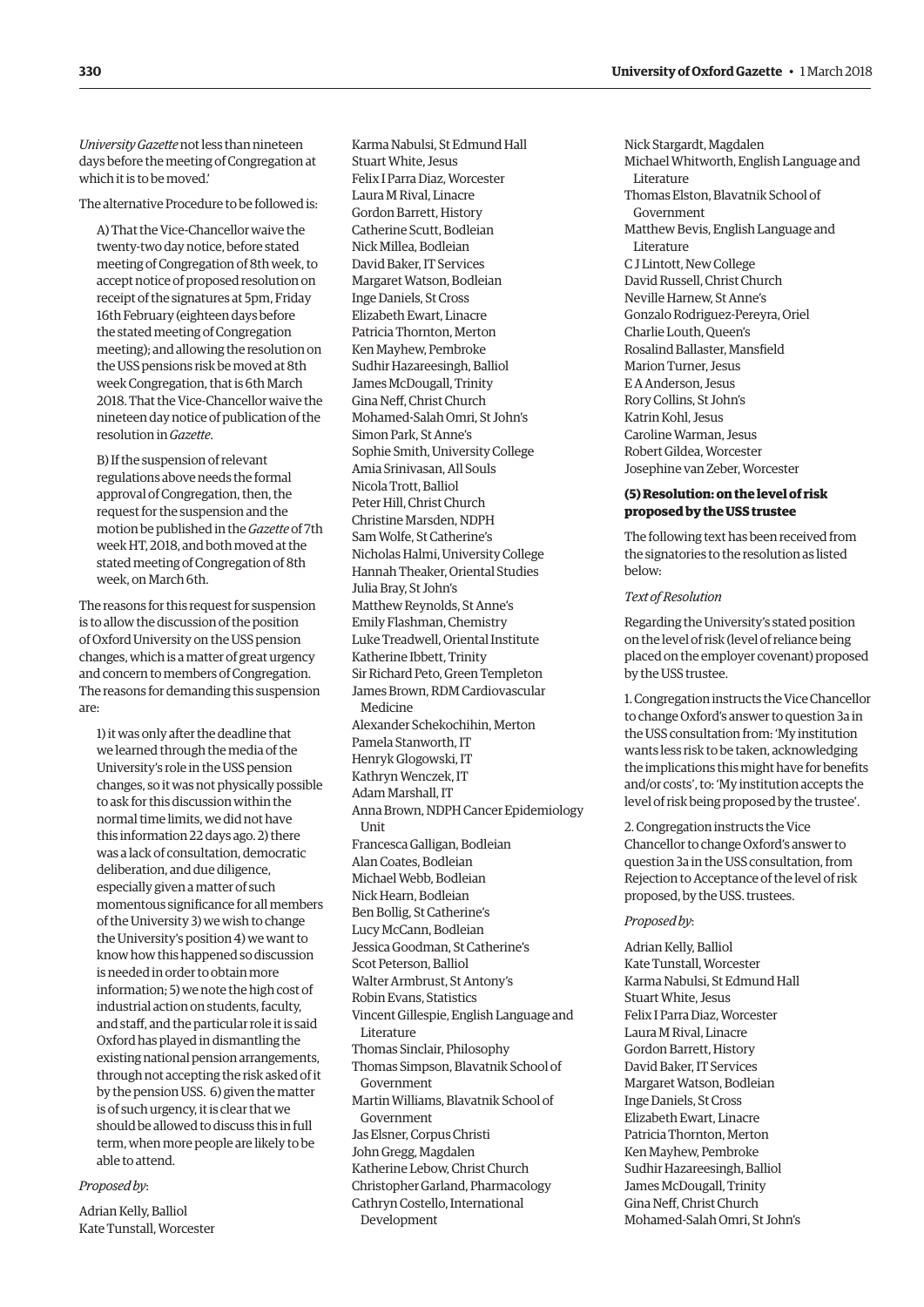Simon Park, St Anne's Sophie Smith, University Amia Srinivasan, All Souls Nicola Trott, Balliol Armin Reichold, Balliol Michail Peramatzis, Worcester Laura Ashe, Worcester Claire Hall, All Souls Nicholas Van Hear, St Cross Patricia Daley, Jesus Richard Earl, Worcester Steven Methven, Worcester Scott Scullion, Worcester Sophie Marnette, Balliol Matthew Mandelkern, All Souls Zofia Stemplowska, Worcester Ben Jackson, University College Peter Hill, Christ Church Sam Wolfe, St Catherine's Nicholas Halmi, University College Hannah Theaker, Oriental Studies Julia Bray, St John's Matthew Reynolds, St Anne's Emily Flashman, Chemistry Luke Treadwell, Oriental Institute Katherine Ibbett, Trinity Sir Richard Peto, Green Templeton College James Brown, RDM Cardiovascular Medicine Alexander Schekochihin, Merton Pamela Stanworth, IT Henryk Glogowski, IT Kathryn Wenczek, IT Adam Marshall, IT Anna Brown, NDPH Cancer Epidemiology Unit Francesca Galligan, Bodleian Alan Coates, Bodleian Michael Webb, Bodleian Nick Hearn, Bodleian Ben Bollig, St Catherine's Lucy McCann, Bodleian Jessica Goodman, St Catherine's Scot Peterson, Balliol Walter Armbrust, St Antony's Robin Evans, Statistics Vincent Gillespie, English Language and Literature Thomas Sinclair, Philosophy Thomas Simpson, Blavatnik School of Government Martin Williams, Blavatnik School of Government Jas Elsner, Corpus Christi John Gregg, Magdalen Katherine Lebow, Christ Church Christopher Garland, Pharmacology Cathryn Costello, International Development Nick Stargardt, Magdalen Michael Whitworth, English Language and Literature Thomas Elston, Blavatnik School of Government

Matthew Bevis, English Language and Literature Cécile Laborde, Nuffield C J Lintott, New College David Russell, Christ Church Neville Harnew, St Anne's Gonzalo Rodriguez-Pereyra, Oriel Charlie Louth, Queen's Rosalind Ballaster, Mansfield Marion Turner, Jesus E A Anderson, Jesus Rory Collins, St John's Katrin Kohl, Jesus Caroline Warman, Jesus Pierre Van Zijl, Physics Roy Wastie, Physics Philip Burrows, Jesus Cigdem Issever, Lincoln David Priestland, St Edmund Hall Josephine van Zeber, Worcester

#### *Council's response*

Council acknowledges the concerns of members of Congregation and has placed the item on the agenda for its next meeting on 12 March. Further, it notes that public consultation on the proposals to change the pension scheme will commence next month and run over a two month period during which time open fora will be held in the University to discuss the issue which could then be followed by more informed Congregation debates according to the usual timetable which will still give Congregation and Council sufficient time to respond to the consultation. Council therefore considers the resolution to be unacceptable to it and wishes to find a better way to engage with members of Congregation according to a timetable which permits all members to participate meaningfully in the debate.

#### **Arrangements for the meeting on 6 March**

#### *Procedure*

The Registrar will read resolution (4) above to suspend statutory procedures. Under the provisions of regulation 3.6 (2) of Congregation Regulations 2 of 2002, if twenty or more members of Congregation signify their objection by rising in their places, resolution (4) shall not be moved.

If resolution (4) to suspend statutory procedures is carried, Congregation will consider the resolution at (5) above.

If resolution (4) to suspend statutory procedures is not carried, the resolution at (5) will proceed to a future scheduled meeting of Congregation. As the next meeting (20 March) falls outside Full Term, under the provisions of regulation 1.5 (3) of Congregation Regulations 2 of 2002,

Council's notice of opposition (published above) would be treated as a request for adjournment, and referred by the Vice-Chancellor to the Proctors under the provisions of regulation 1.9 (1). Under these circumstances, the Proctors have indicated that they would be minded to follow the usual procedure of adjourning proceedings until the next meeting of Congregation that falls within Full Term, which would be the meeting of 24 April 2018. This would follow Congregation's usual practice of taking substantive matters only during Full Term.

#### *Attendance and timings*

Attendance at the meeting is open to members of Congregation and to nominated representatives of the Oxford University Student Union (OxfordSU) as agreed in advance by the Vice-Chancellor. Admittance to the theatre will be on the production of a valid University card and will be on a first-come, first-served basis (places will be reserved for scheduled speakers). The doors of the Sheldonian Theatre will open at 1.45pm and will remain open throughout the meeting except when voting is taking place (see further the order of business below). The Vice-Chancellor has decided that the wearing of gowns shall be optional on this occasion.

#### *Advance notice by speakers*

The debate on the resolution at (5) above will include speeches by proposers and seconders (see further below).

#### Proposers and seconders will be contacted separately.

Other members of Congregation who wish to speak are asked to indicate this intention [by emailing congregation.meeting@admin.](mailto:congregation.meeting@admin.ox.ac.uk) ox.ac.uk **at the latest by 9am on Tuesday 6 March**. They are also asked to state whether they wish to speak in support or in opposition to resolution (5), as this will help to determine the order in which speakers are called. It would be helpful if members of Congregation intending to speak would explain in no more than 25 words what issues they wish to cover. Speakers will be expected to limit their contributions to four minutes. Owing to time constraints, it may not be possible to call all those who wish to speak. On the other hand, if time permits those who have not indicated in advance may have an opportunity to speak.

#### *Order of business*

The Chair will open the meeting at 2pm and set out the procedure and order of business. The procedure and order of business will be as follows: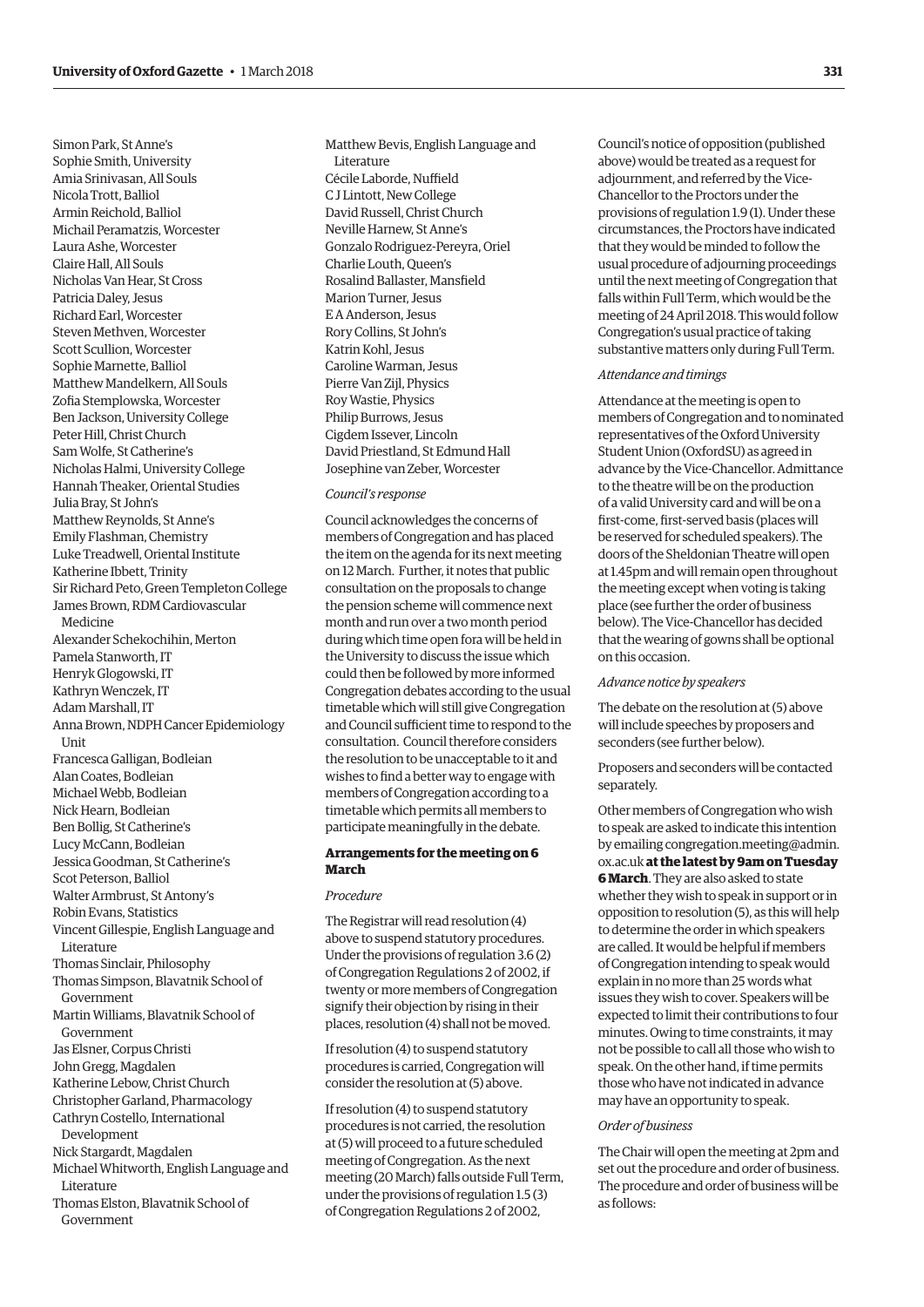## Notices

#### <span id="page-5-0"></span>*Resolutions (1)–(3) above*

The Chair will declare resolutions (1)–(3) above as carried at the meeting.

#### *Resolution (4), to suspend statutory procedures*

Unless 20 members of Congregation stand in their places to object, this resolution will be formally moved and seconded and then put to the House.

#### *Resolution (5), on the level of risk proposed by the USS trustee*

- If resolution (4) is not carried, resolution (5), subject to the decision of the Proctors, will be placed on Congregation's agenda for 24 April.
- If resolution (4) is carried, resolution (5) above will be moved and seconded.
- The opposition to the resolution will be moved and seconded on behalf of Council.
- Further speeches will be invited in support of or in opposition to the resolution as time permits (information for those wishing to speak is provided below).
- The mover of the opposition to the resolution will be given the opportunity to respond to the debate.
- The mover of the resolution will be given the opportunity to respond to the debate.
- There will be a vote on the resolution (information about voting is provided below).

#### *Voting*

The Vice-Chancellor and the Proctors have determined that voting at the meeting will take place by paper ballot.

Voting papers will be handed out on arrival (for or against resolutions (4) and (5)).

Members of Congregation will be required to identify themselves on their voting slip by name and signature and by college/ department or faculty and to deposit their own voting slip in ballot boxes at the doors of the House. Slips will be sorted and counted by the Proctors, and will subsequently be kept confidentially by the Proctors for six days, after which they will be destroyed.

#### *Transcript*

It is intended that a transcript of the meeting will be published in the *Gazette* of 15 March and, before then, on the Congregation website. As a result of time constraints, it will not be possible to check the report of the proceedings with individual speakers before publication. Speakers are asked to provide [their written texts by email to congregation.](mailto:congregation.meeting@admin.ox.ac.uk) meeting@admin.ox.ac.uk by **9am on** 

#### **Wednesday 7 March**.

#### *Further information on the USS consultation*

Further information on the Universities Superannuation Scheme (USS) Valuation [2017 can be found at www.ox.ac.uk/staff/](www.ox.ac.uk/staff/working_at_oxford/finance/oxford-uss) working\_at\_oxford/finance/oxford-uss.

Further information about the meeting can be found on the Congregation Meetings [website at www.admin.ox.ac.uk/councilsec/](www.admin.ox.ac.uk/councilsec/governance/congregation) governance/congregation.

#### **Congregation** 14 March

#### **Admission of Proctors and Assessor**

A Congregation will be held on 14 March in the Sheldonian Theatre for the purpose of admitting to office Mark Edwards, MA DPhil Oxf, Fellow of Christ Church, and Cécile Fabre, BA Paris IV, MA York, DPhil Oxf, Fellow of All Souls, as Proctors for the ensuing year, and William Allan, MA Edin, DPhil Oxf, Fellow of University College, as Assessor for the ensuing year.

#### **Note on procedures in Congregation**

¶ Business in Congregation is conducted in accordance with Congregation Regulations 2 of 2002 [\(www.admin.ox.ac.uk/statutes/](http://www.admin.ox.ac.uk/statutes/regulations/529-122.shtml) [regulations/529-122.shtml\). A p](http://www.admin.ox.ac.uk/statutes/regulations/529-122.shtml)rintout of these regulations, or of any statute or other regulations, is available from the Council Secretariat on request. A member of Congregation seeking advice on questions relating to its procedures, other than elections, should contact Council Secretariat at the University Offices, Wellington Square [\(telephone: \(2\)70012; email: congregation.](mailto:congregation.meeting@admin.ox.ac.uk) meeting@admin.ox.ac.uk); questions relating to elections should be directed to the Elections Officer, Ms S L S Mulvihill [\(telephone: \(2\)80463; email: elections.](mailto:elections.office@admin.ox.ac.uk) office@admin.ox.ac.uk).

#### **Consultative Notices**

#### **Consultation on the University's Strategic Plan**

 On 5 February 2018, Council approved the approach to refresh the University's Strategic Plan, which will take place in two phases. An initial consultation during Hilary term 2018 provides members of the University with an opportunity to comment on the current Strategic Plan, including its structure and on the issues that might be identified as priorities for the next plan period (2018–23). A second consultation will take place during Trinity term, which will seek views on the initial draft of the new Strategic Plan. A final draft will be provided for Council's approval at its concluding meeting of Trinity term, and Congregation will consider the plan during Michaelmas term 2018.

Submissions at both stages of the consultation are invited from all bodies within the collegiate University as well as from individuals. Individual responses to the initial consultation should be made at [www.ox.ac.uk/staff/consultations/strategic](www.ox.ac.uk/staff/consultations/strategic-plan-consultation)plan-consultation by **Friday 23 March**. An electronic version of the Draft Strategic Plan will subsequently be posted on this site when the consultation reopens at the start of Trinity term.

An open meeting on the University's Draft Strategic Plan (2017/18 to 2022/23) will take place early in Trinity term; further details about the arrangements and the second phase of the consultation will be published in a future issue of the *Gazette*.

#### **External Membership of Council**

#### INVITATION TO CONGREGATION TO SUBMIT NOMINATIONS FOR **CONSIDERATION**

#### *Procedure for appointment of external members of Council*

There is currently a vacant place on Council for an external member, and there will be a second vacancy from Michaelmas term 2018. An external member is defined in Statute I as 'a person who is not the resident holder of a teaching, research or administrative post in the University or in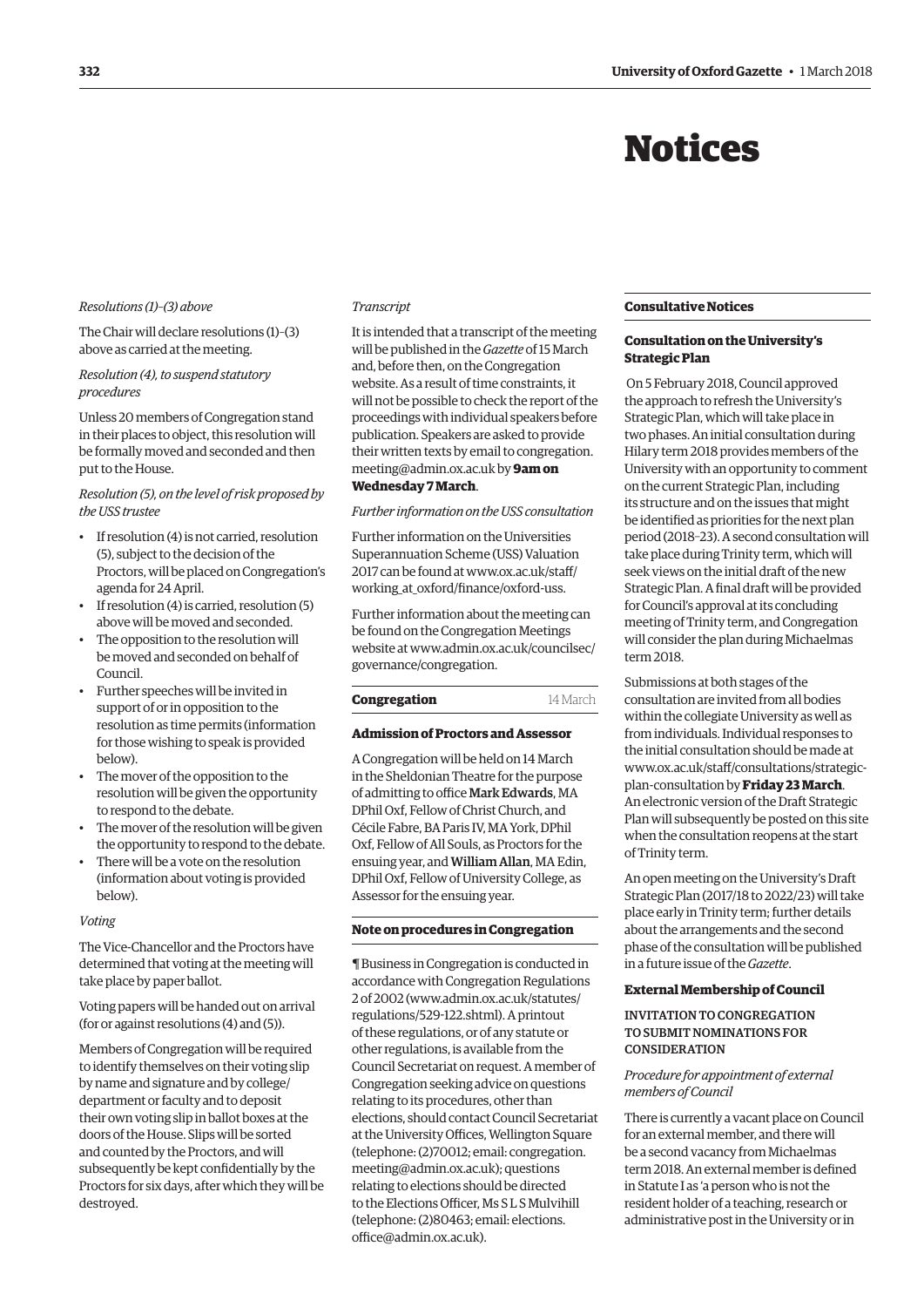any college, society or Permanent Private Hall'.

Members of Congregation are invited to submit nominations for consideration by the Nominations Committee for each place on Council, taking account of the criteria set out below, on a form available at www. council.ox.ac.uk/nominate-external[member or from Council Secretariat \(01865](www.council.ox.ac.uk/nominate-external-member)  270012). The Nominations Committee understands that nominations may be made without any communication between the nominator and the nominee. Nominators should indicate on the nominations form if any informal communication has taken place.

The closing date for nominations is **Thursday 26 April**.

The Nominations Committee will act in accordance with Council Regulation 15 [of 2002 – available at www.admin.ox.ac.](www.admin.ox.ac.uk/statutes/regulations/520-122q.shtml) uk/statutes/regulations/520-122q.shtml. Current Council members are listed at [www.](http://www.council.ox.ac.uk/people) [council.ox.ac.uk/people.](http://www.council.ox.ac.uk/people)

The Committee will consider all nominations and applications received by the closing date, as well as any candidates proposed by its own members; it will select from them having due regard to the principles of equality and diversity and the published selection criteria, and it will then make recommendations to Council. Council will consider all recommendations received from the Nominations Committee and will either propose a candidate for approval by Congregation or will ask the Committee to submit further names for its consideration. If a candidate is rejected by Congregation, the Committee will propose a further candidate or candidates to be put to Council in accordance with the above procedures until the vacancy is filled.

The appointments will be for four years, extendable for a further four years.

#### *Responsibilities of members of Council*

Council is responsible for the advancement of the University's objects, for its administration, and for the management of its finances and property. Council is therefore responsible for the academic policy and strategic direction of the University. Legally, the members of Council are charity trustees and are bound by fiduciary duties. Each must comply with the duties of a charity trustee, and when doing so must exercise the proper standard of care.

*Criteria for external members of Council*

All members of Council will have a strong personal commitment to higher education and to the values, aims and objectives of Oxford as a collegiate University (ie the University and its colleges).

In considering nominations for external membership of Council, personal qualities will be the primary consideration, but successful candidates will need to be able to demonstrate significant levels of relevant experience. The Nominations Committee will consider demonstrable evidence of the following:

- significant experience in a position or positions requiring the exercise of high levels of responsibility;
- substantial experience in the governance of large, complex organisations in the public, private or not-for-profit sectors;
- the ability to engage with issues such as educational policy, strategic planning, risk management, IT and information systems,property, investment, financial management and legal issues, in order to ensure a balance of skills and experience on Council;
- a willingness to represent the values, aims and objectives of the University to those who are not part of the institution and to bring a better understanding of issues outside the institution to the members of the collegiate University;
- the capacity to act fairly and impartially in the interests of the University as a whole, using independent judgement and maintaining confidentiality as appropriate, and avoiding conflicts of interest;
- the willingness to listen, engage, understand and interact with members of the collegiate University at all levels; and
- the willingness to play a role in fundraising and in liaising between key stakeholders and the University.

There are eight main meetings of the Council each year, which in most cases take place in the afternoon, following a lunch meeting between the Vice-Chancellor and the external members of Council. It is expected that external members of Council will become involved in the life of the University and may, for example, be asked to join other committees or to help with ad hoc projects and challenges as they arise. The time commitment is around one day a month in Oxford, along with some availability at other times by phone or email.

All members have a responsibility for ensuring that Council conducts itself in accordance with accepted standards of behaviour in public life, embracing selflessness, integrity, objectivity, accountability, openness, honesty and

leadership. They must also play an appropriate part in ensuring that the business of Council is carried out effectively, efficiently and in a manner appropriate for the proper conduct of public business.

#### *Biographical information about the current external members of Council*

Dame Kate Barker is a business economist, and now has a plural career, including as Non-executive Director of Taylor Wimpey plc and Man Group plc. She was appointed as Chairman of Trustees for the British Coal Staff Superannuation Fund in 2014, and is Chairman of the Jersey Fiscal Policy Panel and a member of the National Infrastructure Commission. Kate was Chief Economic Adviser at the CBI in the 1990s, and then became a member of the Bank of England's Monetary Policy Committee from 2001 until May 2010. During this period, she led two major policy reviews for the UK government on housing supply and land use planning. She holds a BA in Philosophy, Politics and Economics from St Hilda's.

Mr Charles Harman has over 30 years' experience in a variety of commercial and banking roles. He is currently Vice-Chairman of J.P. Morgan. His previous positions include Chief Executive Officer of BXR Partners, an emerging markets investment group. Charles is also Chair of Peters Fraser and Dunlop, a UK-based literary agency and publisher, and Business Ambassador of United Purpose, an international development charity. He graduated in Philosophy, Politics and Economics from Magdalen in 1984.

Sir David Norgrove is Chair of the Low Pay Commission and of the Family Justice Board, which is charged with the implementation of the Family Justice Review. He read Modern History at Exeter College, Oxford, and went on to gain a diploma in Economics from Cambridge and an MSc in Economics from the London School of Economics. He joined the Treasury as an economist in 1972 and subsequently worked on relations with the IMF in the Central Policy Unit and on a review of public expenditure accounting. He took leave from the Treasury to spend two years working for the First National Bank of Chicago. Between 1985 and 1988 he served as Private Secretary to Prime Minister Margaret Thatcher, and then joined Marks and Spencer in 1988, where he held a number of Director and Executive Director roles until 2004. In 2005 he became the first Chair of the Pensions Regulator, where he served for five years, and from 2010 to 2011 chaired the government review of the Family Justice System. Between 2011 and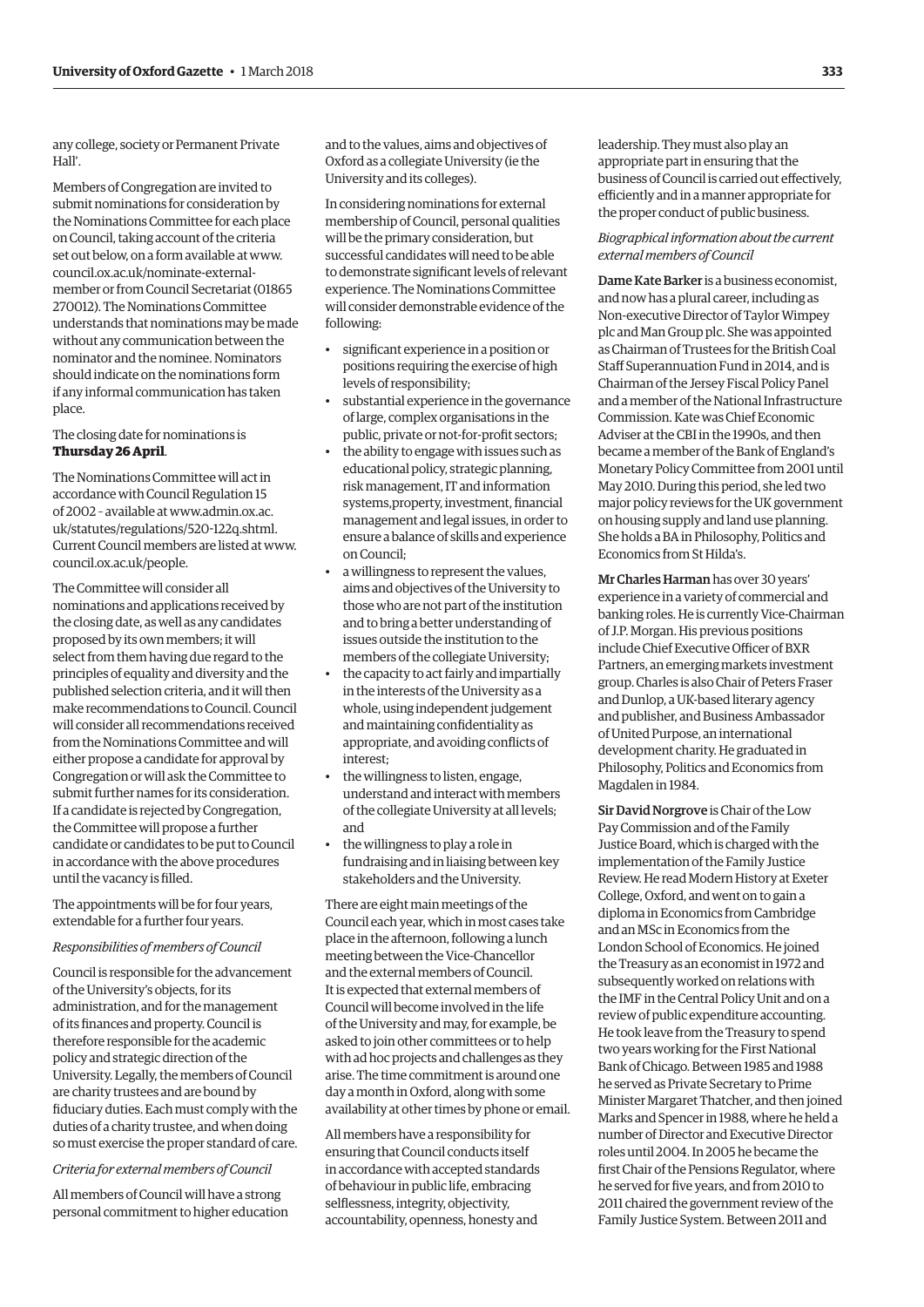2014 he was Chairman of PensionsFirst, a company offering risk management solutions and analytics to pension schemes, banks and insurance companies in the UK and US. He was knighted in 2016 for services to the Low Paid and the Family Justice System.

#### **General Notices**

#### **Changes to online publication of the**  *Gazette*

The *Gazette* is currently published both online and in hard copy. The *Gazette* is migrating to a new website with effect from the first issue of Trinity term, and the migration will result in only a pdf version of the *Gazette* being available online. Email notifications of *Gazette* issues will continue to be sent to those who have opted for these messages. Hard copies of the *Gazette* will be published and distributed as usual.

#### *Gazette* **publication arrangements**

The final *Gazette*s of Hilary term will be published on 8, 15 and 22 March. Please note that the 22 March issue will be restricted to Council and Congregation business and changes to Examination Regulations only.

The first *Gazette* of Trinity term will be published on 19 April, and will include the Trinity term lecture supplement. The usual deadlines will apply.

#### **Appointments**

#### **Humanities**

#### APPOINTMENTS

Cressida Gaukroger, BA Sydney, MPhil Camb, PhD New York, Departmental Lecturer in Ethics, Faculty of Philosophy, from 9 January 2018 to 31 December 2018

Shaun Christopher Henson, BA Eastern Nazarene College, MDiv Duke, DPhil Oxf, Departmental Lecturer in Science and Religion, Faculty of Theology and Religion, from 1 January 2018 to 30 September 2019

Ayoush Sarmada Lazikani, BA MSt DPhil Oxf, Departmental Lecturer in English Literature, Faculty of English Language and Literature, from 1 January 2018 to 31 March 2019

Owen Jack Ernest Maroney, BA Camb, MSc PhD Birkbeck, Departmental Lecturer in Philosophy of Physics, Faculty of Philosophy, from 1 January 2018 to 31 December 2018

Oliver Ready, BA DPhil Oxf, MA UCL, Departmental Lecturer in Russian, Faculty of Medieval and Modern Languages, from 1 January 2018 to 30 September 2020

Jenelle Katherine Thomas, BA American University Washington DC, Departmental Lecturer in French Linguistics, Faculty of Medieval and Modern Languages, from 10 January 2018 to 30 September 2019

Cornelia Wiedenhofer, MA Karl-Franzens, Senior Instructor in German, Faculty of Medieval and Modern Languages, from 1 January 2018 to 30 June 2018

#### REAPPOINTMENTS

Guy Kahane, BPhil DPhil Oxf, BA Tel Aviv, Associate Professor of Philosophy, Faculty of Philosophy, and Fellow of Pembroke, from 1 October 2017 to retirement

Simon Robert Kemp, BA Oxf, MPhil PhD Camb, Associate Professor of French, Faculty of Medieval and Modern Languages, and Fellow of Somerville, from 1 November 2017 to retirement

Andrew Robert Meadows, AM Michigan, MA DPhil Oxf, Professor of Ancient History, Faculty of Classics, and Fellow of New College, from 1 September 2017 to retirement

#### **Social Sciences**

#### DEPARTMENTAL HEADSHIPS

The Social Sciences Divisional Board has extended the following headships:

Professor Julia Lee-Thorp, Professor of Archaeological Science and Fellow of St Cross, Headship of the School of Archaeology until 30 September 2019

Professor Heather Viles, Professor of Biogeomorphology and Heritage Conservation and Fellow of Worcester, Headship of the School of Geography and the Environment until 30 June 2019

#### PROFESSORSHIP OF SOCIO-LEGAL **STUDIES**

Linda Mulcahy, LLB S'ton, LLM LSE, PhD North Lond, Professor of Law, LSE, has been appointed to the Professorship of Socio-Legal Studies in the Faculty of Law with effect from 1 January 2019. Professor Mulcahy will be a fellow of Wolfson.

#### **Visiting Professorships**

#### **Mathematical, Physical and Life Sciences**

Mark Bunnage, BSc Durh, DPhil Oxf, Senior Vice President and Site Head at Boston Research, Vertex (USA), Visiting Professor in Chemistry for a further period of 3 years from 1 February 2018

#### **Medical Sciences**

Dr Roger Highfield, MA DPhil Oxf, title of Visiting Professor of Public Engagement for a period of 3 years from 20 February 2018

Professor Maria Leptin, PhD, Director of EMBO, title of Visiting Professor of Cell and Developmental Biology for a period of 3 years from 20 February 2018

#### **Musical and other Events**

#### **Queen's**

#### LENT CONCERTS

Two free concerts featuring early music and modern art for Lent will be given at 6.15pm on 20 and 27 March. Free with retiring [collection. More information: www.op59.](www.op59.net/lent.html) net/lent.html.

#### **St Stephen's House**

#### SJE ARTS

The following events will be held at SJE Arts, St John the Evangelist church, 109A Iffley Road. More information and tickets: [www.](http://www.sje-oxford.org/events) [sje-oxford.org/events or](http://www.sje-oxford.org/events) 01865 613507.

*2 Mar*: Music at Magdalen presented by pupils of Magdalen College School

*3 Mar*: Libby Burgess conducts Oxford Bach Choir and soloists: Rossini, *Petite Messe Solennelle*, and Bruckner, *Motets*

*10 Mar*: Commotio: Music for Lent, Love and Longing: works from Scandinavia and James MacMillan's *Miserere*

*17 Mar*: Stephen Hough, pianist: Debussy, Chopin, Beethoven's *Appassionata*

*18 Mar*: Oxford Girls' Choir and Instruments of Time and Truth: *Ovid*

*21 Mar*: Chris Difford with singersongwriter Boo Hewerdine

*24 Mar*: Janet Lincé conducts Choros and Corona Baroque Ensemble: J S Bach, *St John Passion*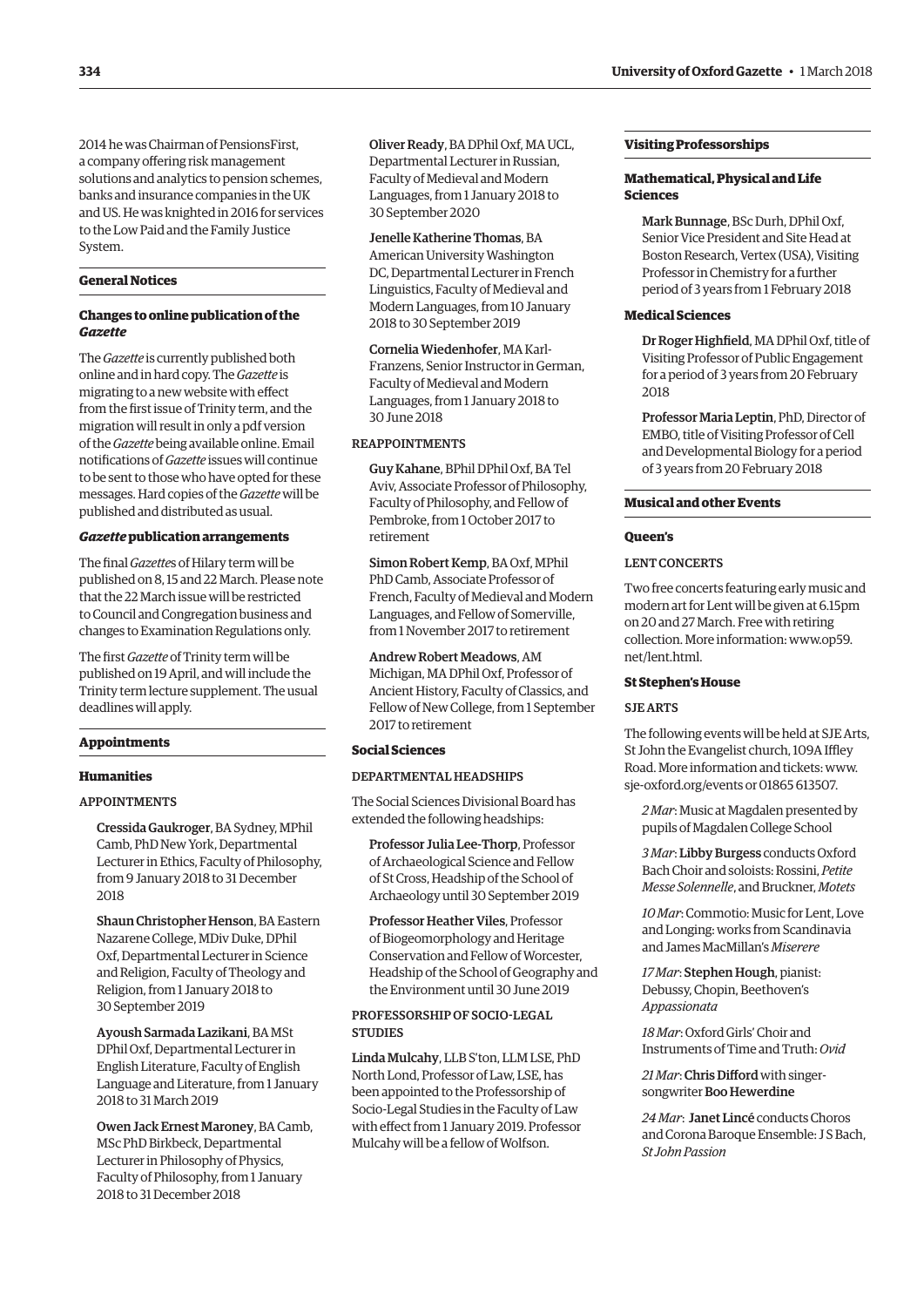## <span id="page-8-0"></span>Lectures

## Examinations and Boards

#### **Humanities**

#### **Faculty of Philosophy**

OXFORD FORUM EVENT

Professor Bill Fulford and Dr Hasanen Al-Taiar, Oxford Health NHS Foundation Trust, will participate in a discussion at 5.15pm on 5 March, in the Garden Room, Stanford University Centre in Oxford, 65 High St. [More information: www.philosophy.ox.ac.](www.philosophy.ox.ac.uk/events) uk/events. Chair: Dr Roxana Baiasu

*Subject*: 'Delusion and spiritual experience: a role for cultural values in mental health?'

#### **Colleges, Halls and Societies**

#### **Balliol**

Jorge Edwards, author and winner of the 1999 Miguel de Cervantes Prize, will lecture at 5pm on 6 March in the Classics Lecture Theatre.

*Subject*: 'Nicanor Parra: la poesía de la antipoesía'

#### **Kellogg**

INTERNATIONAL WOMEN'S DAY LECTURE

#### Baroness Hayter of Kentish Town

and Mary Every, former Bletchley Park codebreaker, will deliver the International Women's Day Lecture at 5.30pm (5pm for refreshments) on 8 March in the Mawby Room.

*Subject*: 'Women in the workplace'

**Examinations for the Degree of Doctor of Philosophy**

*This content has been removed as it contains personal information protected under the Data Protection Act.*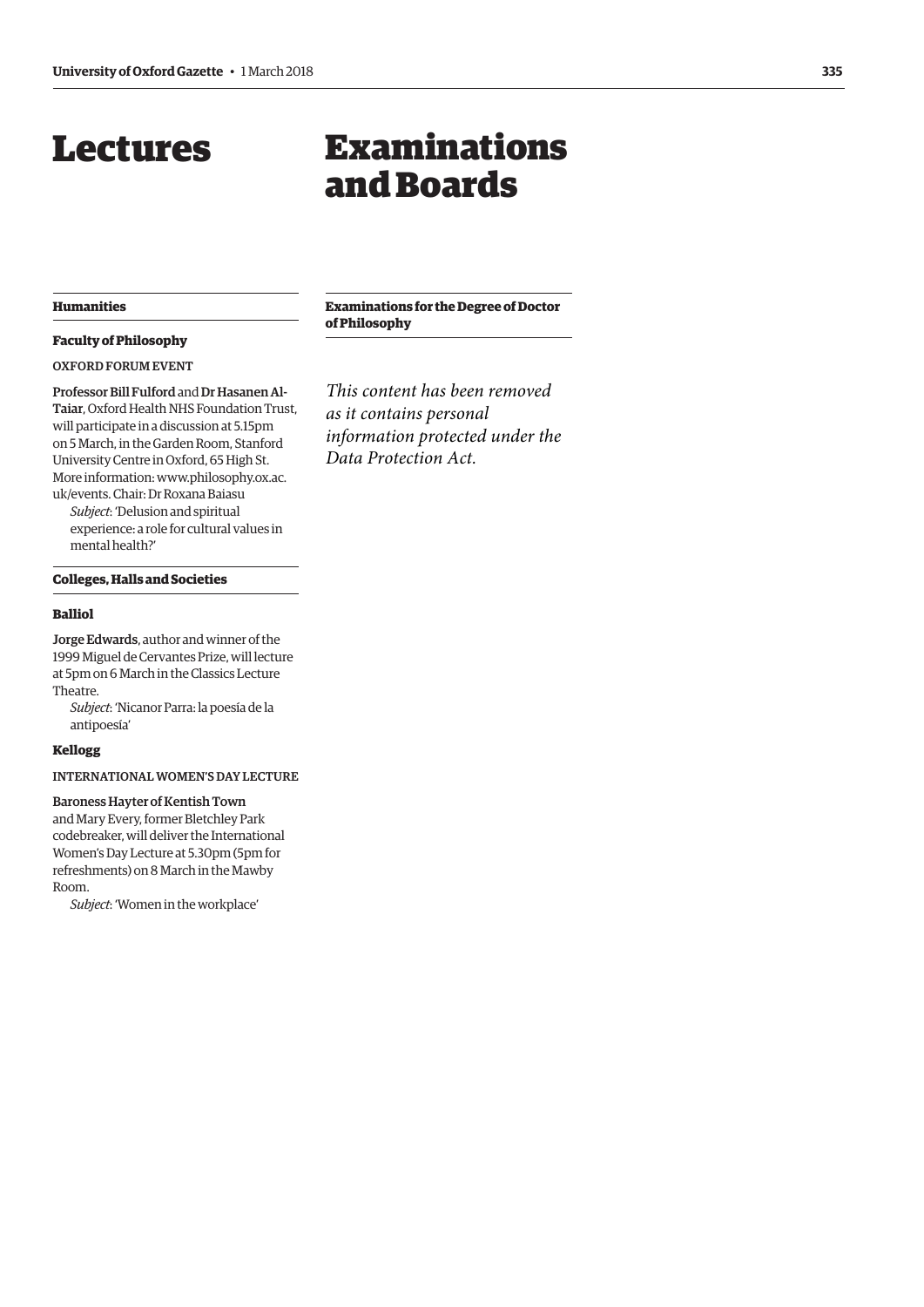## <span id="page-9-0"></span>Advertisements

#### **Advertising enquiries**

*Email*: [gazette.ads@admin.ox.ac.uk](mailto:gazette.ads@admin.ox.ac.uk)  *Telephone*: 01865 (2)80548 *Web*[: www.ox.ac.uk/gazette/](www.ox.ac.uk/gazette/classifiedadvertising) classifiedadvertising

#### **Deadline**

Advertisements are to be received by **noon on Wednesday** of the week before publication (ie eight days before publication). Advertisements must be submitted online.

#### **Charges**

Commercial advertisers: £30 per insertion of up to 70 words, or £60 per insertion of 71–150 words.

Private advertisers: £20 per insertion of up to 70 words, or £40 per insertion of 71–150 words.

Advertisements that are placed only in the online edition of the *Gazette* are reduced to £20 per insertion for commercial advertisers and £10 per insertion for private advertisers for 70-word advertisements (or £40 and £20 respectively for 150-word advertisements).

See our website for examples of whether an advertisement is considered commercial [or private: www.ox.ac.uk/gazette/](www.ox.ac.uk/gazette/classifiedadvertising) classifiedadvertising.

#### **Online submission and payment**

Advertisements must be submitted and paid for online, using a credit card or debit card, through a secure website. For details, see [www.ox.ac.uk/gazette/classifiedadvertising.](http://www.ox.ac.uk/gazette/classifiedadvertising)

#### **Terms and conditions of acceptance of advertisements**

You are advised to view our full Terms and Conditions of acceptance of advertisements. Submission of an advertisement implies acceptance of our terms and conditions, which may be found at www.ox.ac.uk/gazette/ [classified advertising, and may also be obtained](www.ox.ac.uk/gazette/classifiedadvertising)  on application to *Gazette* Advertisements, Public Affairs Directorate, University Offices, Wellington Square, Oxford OX1 2JD.

#### **Miscellaneous**

#### *Gazette* **publication arrangements**

**Advertisers are asked to note** that the remaining *Gazette*s of Hilary term will be published on 8, 15 and 22 March. Please note, however, that the 22 March issue will be limited to University business only, so will not contain classified advertisements. Publication for Trinity term will begin on 19 April. The usual deadline will continue to apply (see above).

#### **Craft Courses**

**Ardington School of Crafts** offers short courses with practising craftspeople in beautiful surroundings near Wantage. 200 courses between 1 and 3 days, from stained glass and silver jewellery to textiles and carving, all held in our well-equipped workshops. Unearth your hidden talents and discover why people keep coming back to Ardington School of Crafts. Gift vouchers [available. See: www.ardingtonschoolofcrafts.](www.ardingtonschoolofcrafts.com) com. Tel: 01235 833433.

#### **UK Brain Bank for Autism and Related Developmental Research, JR**

**The developing brain is altered in autism** but neuroscientists do not know how or why. Research is needed to understand the causes and biological basis of autism, to develop better interventions to improve the lives of those directly affected by it. Such critical research is hindered by the scarcity of donated human brain tissue. Control tissue, donated by people who do not have autism, is needed for comparison just as much as donations by people who do – and the NHS organ donor scheme does not include brain donation. We particularly want younger people to consider making a pledge to donate their brain after death (the further the brain is from its inception, the more difficult it is to understand the process of its development, so we do not take donations from people over 65 not directly affected by autism). See www. [medsci.ox.ac.uk/news/understanding-autism](www.medsci.ox.ac.uk/news/understanding-autism-donate-your-brain-for-autism-research)donate-your-brain-for-autism-research for information and to register as a donor.

#### **Examinations for the Degree of Master of Science**

*This content has been removed as it contains personal information protected under the Data Protection Act.*

#### **Examinations for the Degree of Master of Letters**

*This content has been removed as it contains personal information protected under the Data Protection Act.*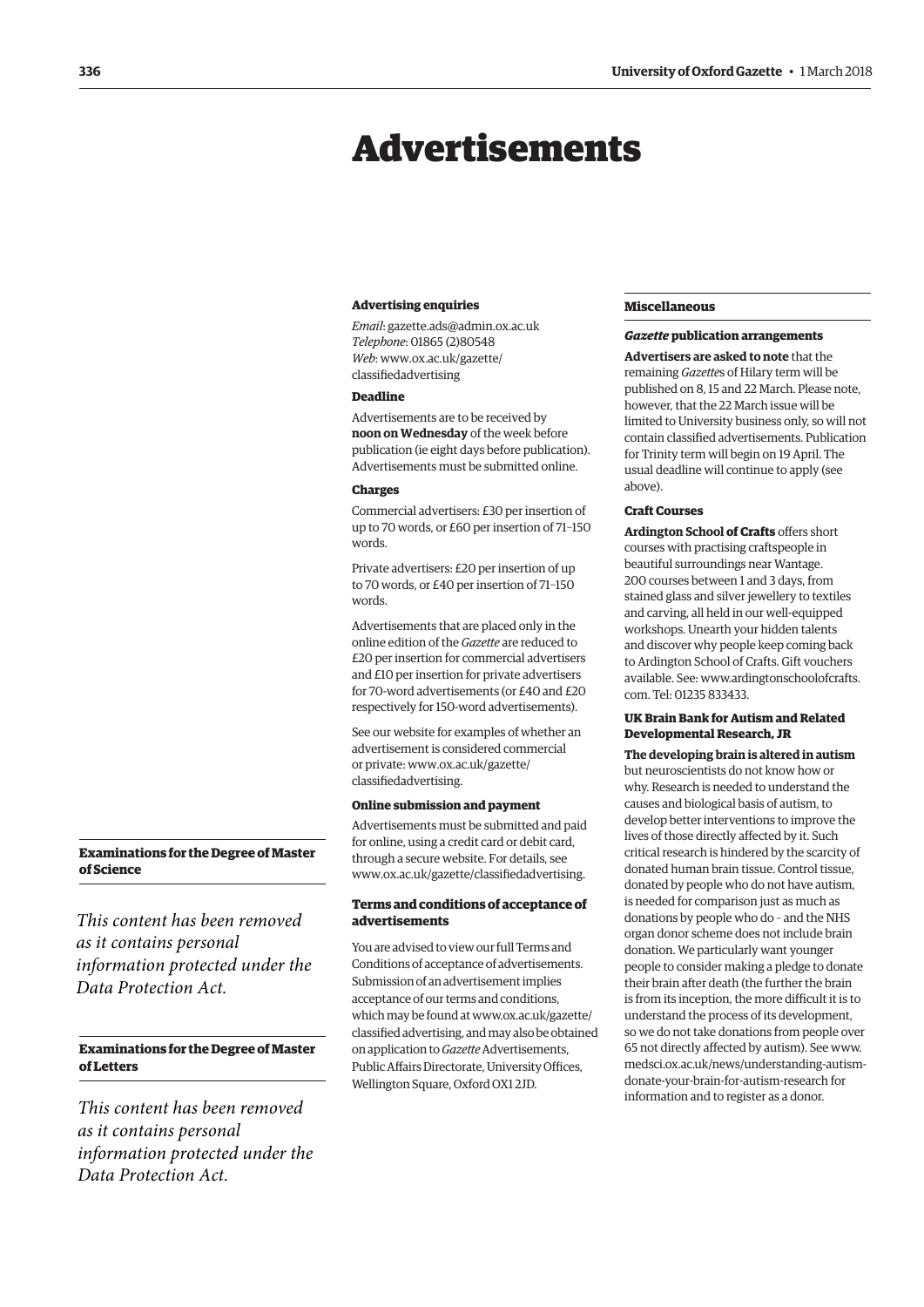#### **Restore Garden Café**

#### **Spacious café set in award-winning**

**gardens** with delicious food and coffees using organic, Fairtrade and local produce where possible. Plants, handmade gifts and cards for sale. Open Mon–Sat, 10am–4pm, Manzil Way, Cowley Rd, Oxford OX4 1YH. All proceeds to Restore, Oxfordshire mental health charity (registered charity number 274222): [www.](http://www.restore.org.uk) [restore.org.uk.](http://www.restore.org.uk)

#### **Oxford University Hospitals NHS Trust**

**Oxford University Hospitals wants you to take part in its future**. If you have a contract of employment with the University of Oxford in a department within the Medical Sciences Division, or hold an honorary contract award with OUH for at least 12 months, you can join our staff constituency. University of Oxford staff belonging to other departments can join us as public members. To join us, visit [www.](http://www.ouh.nhs.uk/ft) [ouh.nhs.uk/ft.](http://www.ouh.nhs.uk/ft)

#### **Research participants sought**

**Oxford Biobank Study**. Healthy volunteers aged 30–50 needed to attend a 1-hour visit at the Oxford Centre for Diabetes, Endocrinology and Metabolism (OCDEM), Churchill Hospital, Oxford. Visit includes measurements of blood pressure, body shape and blood sampling for analysis, including blood glucose and cholesterol. We also perform a DEXA scan measuring total and regional body fat. For [further information: www.oxfordbiobank.org.](www.oxfordbiobank.org.uk) uk or 01865 857284.

**Healthy non-smoking men** (18–40) needed for an MRI study to assess how a gene and a drug interact to affect mental performance and [brain activity. More information: www.psych.](www.psych.ox.ac.uk/getinvolved/are-you-interested-in-how-the-brain-works-men-needed) ox.ac.uk/getinvolved/are-you-interested-inhow-the-brain-works-men-needed.

#### **Groups and societies**

**The Oxford University Newcomers' Club** at the University Club, 11 Mansfield Rd, OX1 3SZ, welcomes the wives, husbands or partners of visiting scholars, of graduate students and of newly appointed academic and administrative members of the University. We offer help, advice, information and the opportunity to meet others socially. Informal coffee mornings are held in the club every Wednesday 10.30am–noon (excluding the Christmas vacation). Newcomers with children (0–4) meet every Fri in term 10.15am–11.45am. We have a large programme of events including tours of colleges, museums and other places of interest. Other term-time activities include a book group, informal conversation group, garden group, antiques group, opportunity to explore Oxfordshire and an opportunities in Oxford group. Visit our website: [www.](http://www.newcomers.ox.ac.uk) [newcomers.ox.ac.uk.](http://www.newcomers.ox.ac.uk)

#### **Oxford Research Staff Society (OxRSS)**

is run by and for Oxford research staff. It provides researchers with social and professional networking opportunities, and a voice in University decisions that affect them. Membership is free and automatic for all research staff employed by the University of Oxford. For more information and to keep up to date, see: web: [www.oxrss.ox.ac.uk;](http://www.oxrss.ox.ac.uk)  Facebook: [http://fb.me/oxrss; Tw](http://fb.me/oxrss)itter: @ [ResStaffOxford; mailing list: researchstaff](mailto:researchstaff-subscribe@maillist.ox.ac.uk)subscribe@maillist.ox.ac.uk.

#### **Restoration and conservation of antique furniture**

**John Hulme** undertakes all aspects of restoration. 30 years' experience. Collection and delivery. For free advice, telephone or write to the Workshop, 11A High St, Chipping Norton, Oxon, OX7 5AD. Tel: 01608 641692.

#### **Services offered**

**Big or small, we ship it all**. Plus free pick up anywhere in Oxford. Also full printing services available (both online and serviced), 24-hour photocopying, private mailing addresses, fax bureau, mailing services and much more. Contact or visit Mail Boxes Etc, 266 Banbury Rd, Oxford. Tel: 01865 514655. Fax: 01865 514656. Email: [staff@mbesummertown.co.uk.](mailto:staff@mbesummertown.co.uk)  Also at 94 London Rd, Oxford. Tel: 01865 [741729. Fax: 01865 742431. Email: staff@](mailto:staff@mbeheadington.co.uk) mbeheadington.co.uk.

#### **Flats to let**

**1-bedroom flat,** central north Oxford, OX2 6JH. Light and airy. First floor overlooking communal gardens. Entryphone. 5 mins' walk to St Antony's and 10 to ROQ and St Giles'. Good decorative order; carpeted throughout; walk-in shower; underfloor heating in shower room; new double glazing throughout. No smoking/pets. Occupation mid-Mar. Prefer long let but consider 6 months. More information including floor plan, EPC and [pictures, contact the owners: kitandliz@gmail.](mailto:kitandliz@gmail.com) com. £1,100 pcm.

#### **Accommodation offered**

**scottfraser** – market leaders for quality Oxfordshire property. Selling, letting, buying, renting, investing – we are here to help. Visit [www.scottfraser.co.uk fo](http://www.scottfraser.co.uk)r more information or call: Headington sales: 01865 759500; Summertown sales: 01865 553900; East Oxford sales: 01865 244666; Witney sales: 01993 705507; Headington lettings: 01865 761111; Summertown lettings: 01865 554577; East Oxford and student lettings: 01865 244666; Witney lettings: 01993 777909.

#### **Self-catering apartments**

**Visiting Oxford?** Studio, 1-, 2- and 3-bed properties conveniently located for various colleges and University departments. Available from 1 week to several months. Apartments are serviced, with linen provided and all bills included. Details, location maps and photos can be found on our website at [www.](http://www.shortletspace.co.uk) [shortletspace.co.uk. Co](http://www.shortletspace.co.uk)ntact us by email on [stay@shortletspace.co.uk or](mailto:stay@shortletspace.co.uk) call us on 01993 811711.

#### **Looking for 5-star serviced accommodation**

right in the heart of the city? Swailes Suites offer city-centre, award-winning maisonettes and apartments providing that 'home from home' feel that will help you get the most out of your stay. The Swailes Suites 'easy in, easy out' flexible booking arrangements, from 3 days to 6 months, together with good transport links make arrival and departure hassle-free. Check out our website at [www.](http://www.swailessuites.co.uk) [swailessuites.co.uk, co](http://www.swailessuites.co.uk)ntact Debbie on 01865 318547 or email [debbie@nops.co.uk. Of](mailto:debbie@nops.co.uk)fice established more than 25 years in 47 Walton Street, Jericho, OX2 6AD.

#### **Holiday lets**

**Cornwall cottage** and restored chapel in quiet hamlet on South West Coast Path within 100m of the sea and minutes from Caerhays and Heligan. Each property sleeps 6. Comfortably furnished, c/h, wood burner and broadband. Ideal for reading, writing, painting, walking, bathing, bird watching. Beautiful beach perfect for bucket and spade family holidays. Short winter breaks available from £250. Tel: 01865 558503 or 07917 864113. Email: [gabriel.amherst@btconnect.com. Se](mailto:gabriel.amherst@btconnect.com)e: [www.](http://www.cornwallcornwall.com) [cornwallcornwall.com.](http://www.cornwallcornwall.com)

**Choose from over 11,000 holiday villas** and apartments in Spain with Clickstay. We make it easy for you to make the perfect choice with our verified renter reviews and a dedicated customer services team. You can choose from modern apartments in Mallorca to whitewashed traditional fincas in Tenerife from just £73 pw! Many of our rental properties have private pools, sea views and large gardens with BBQ facilities. See: [www.](http://www.clickstay.com/spain) [clickstay.com/spain.](http://www.clickstay.com/spain)

#### **Property for sale**

**Mosaics, Oxford** – an exciting new development and demonstrator NHS Healthy New Town – within easy reach of the city and Headington via networks of cycle routes and public transport. Stylish and architecturally elegant properties: prices from £360,000 for a 2-bedroom apartment and from £595,000 for a 3-bedroom house. Show apartment open daily 10am–5.30pm. Help to Buy available. Contact Savills: 01865 269010. For more information see: [http://mosaicsoxford.co.uk.](http://mosaicsoxford.co.uk)